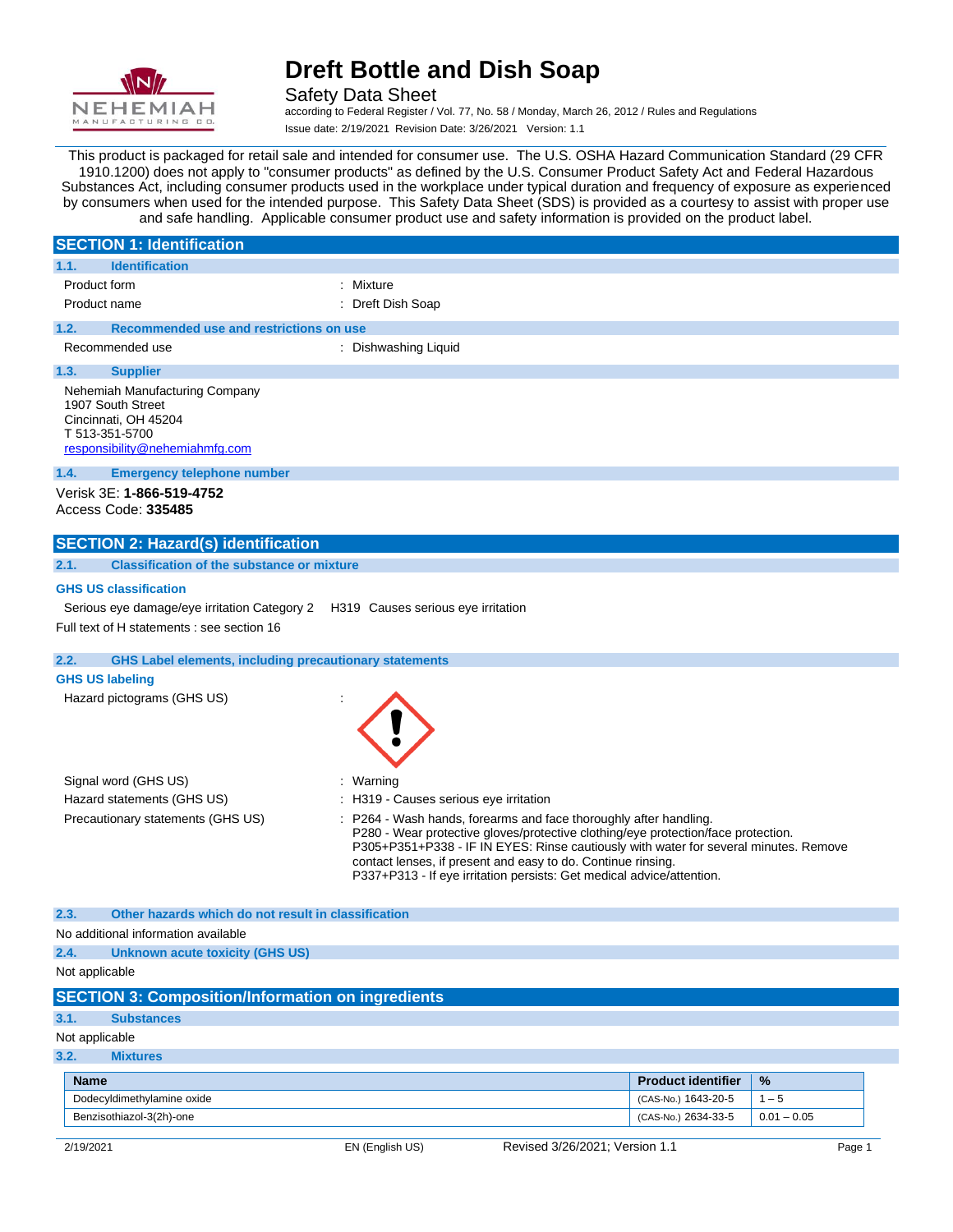# Safety Data Sheet

according to Federal Register / Vol. 77, No. 58 / Monday, March 26, 2012 / Rules and Regulations

### Full text of hazard classes and H-statements : see section 16

|                        | <b>SECTION 4: First-aid measures</b>                                |                                                                                                                                                                                   |
|------------------------|---------------------------------------------------------------------|-----------------------------------------------------------------------------------------------------------------------------------------------------------------------------------|
| 4.1.                   | <b>Description of first aid measures</b>                            |                                                                                                                                                                                   |
|                        | First-aid measures after inhalation                                 | Remove person to fresh air and keep comfortable for breathing.                                                                                                                    |
|                        | First-aid measures after skin contact                               | : Wash skin with plenty of water.                                                                                                                                                 |
|                        | First-aid measures after eye contact                                | Rinse cautiously with water for several minutes. Remove contact lenses, if present and easy to<br>do. Continue rinsing. If eye irritation persists: Get medical advice/attention. |
|                        | First-aid measures after ingestion                                  | Call a poison center/doctor/physician if you feel unwell.                                                                                                                         |
| 4.2.                   | Most important symptoms and effects (acute and delayed)             |                                                                                                                                                                                   |
|                        | Symptoms/effects after eye contact                                  | : Eye irritation.                                                                                                                                                                 |
| 4.3.                   | Immediate medical attention and special treatment, if necessary     |                                                                                                                                                                                   |
| Treat symptomatically. |                                                                     |                                                                                                                                                                                   |
|                        | <b>SECTION 5: Fire-fighting measures</b>                            |                                                                                                                                                                                   |
| 5.1.                   | Suitable (and unsuitable) extinguishing media                       |                                                                                                                                                                                   |
|                        | Suitable extinguishing media                                        | : Water spray. Dry powder. Foam. Carbon dioxide.                                                                                                                                  |
| 5.2.                   | Specific hazards arising from the chemical                          |                                                                                                                                                                                   |
| fire                   | Hazardous decomposition products in case of                         | : Toxic fumes may be released.                                                                                                                                                    |
| 5.3.                   | Special protective equipment and precautions for fire-fighters      |                                                                                                                                                                                   |
|                        | Protection during firefighting                                      | Do not attempt to take action without suitable protective equipment. Self-contained breathing<br>apparatus. Complete protective clothing.                                         |
|                        | <b>SECTION 6: Accidental release measures</b>                       |                                                                                                                                                                                   |
| 6.1.                   | Personal precautions, protective equipment and emergency procedures |                                                                                                                                                                                   |
| 6.1.1.                 | For non-emergency personnel                                         |                                                                                                                                                                                   |
|                        | Emergency procedures                                                | : Ventilate spillage area. Avoid contact with skin and eyes.                                                                                                                      |
| 6.1.2.                 | For emergency responders                                            |                                                                                                                                                                                   |
|                        | Protective equipment                                                | Do not attempt to take action without suitable protective equipment. For further information<br>refer to section 8: "Exposure controls/personal protection".                      |
| 6.2.                   | <b>Environmental precautions</b>                                    |                                                                                                                                                                                   |
|                        | Avoid release to the environment.                                   |                                                                                                                                                                                   |
| 6.3.                   | Methods and material for containment and cleaning up                |                                                                                                                                                                                   |
|                        | Methods for cleaning up                                             | : Take up liquid spill into absorbent material.                                                                                                                                   |
| Other information      |                                                                     | Dispose of materials or solid residues at an authorized site.                                                                                                                     |
| 6.4.                   | <b>Reference to other sections</b>                                  |                                                                                                                                                                                   |
|                        | For further information refer to section 13.                        |                                                                                                                                                                                   |
|                        | <b>SECTION 7: Handling and storage</b>                              |                                                                                                                                                                                   |
| 7.1.                   | <b>Precautions for safe handling</b>                                |                                                                                                                                                                                   |
|                        | Precautions for safe handling                                       | Ensure good ventilation of the work station. Avoid contact with skin and eyes. Wear personal<br>protective equipment.                                                             |
| Hygiene measures       |                                                                     | Do not eat, drink or smoke when using this product. Always wash hands after handling the<br>product.                                                                              |
| 7.2.                   | Conditions for safe storage, including any incompatibilities        |                                                                                                                                                                                   |
| Storage conditions     |                                                                     | Store in a well-ventilated place. Keep cool.                                                                                                                                      |
|                        | <b>SECTION 8: Exposure controls/personal protection</b>             |                                                                                                                                                                                   |
|                        |                                                                     |                                                                                                                                                                                   |

**8.1. Control parameters**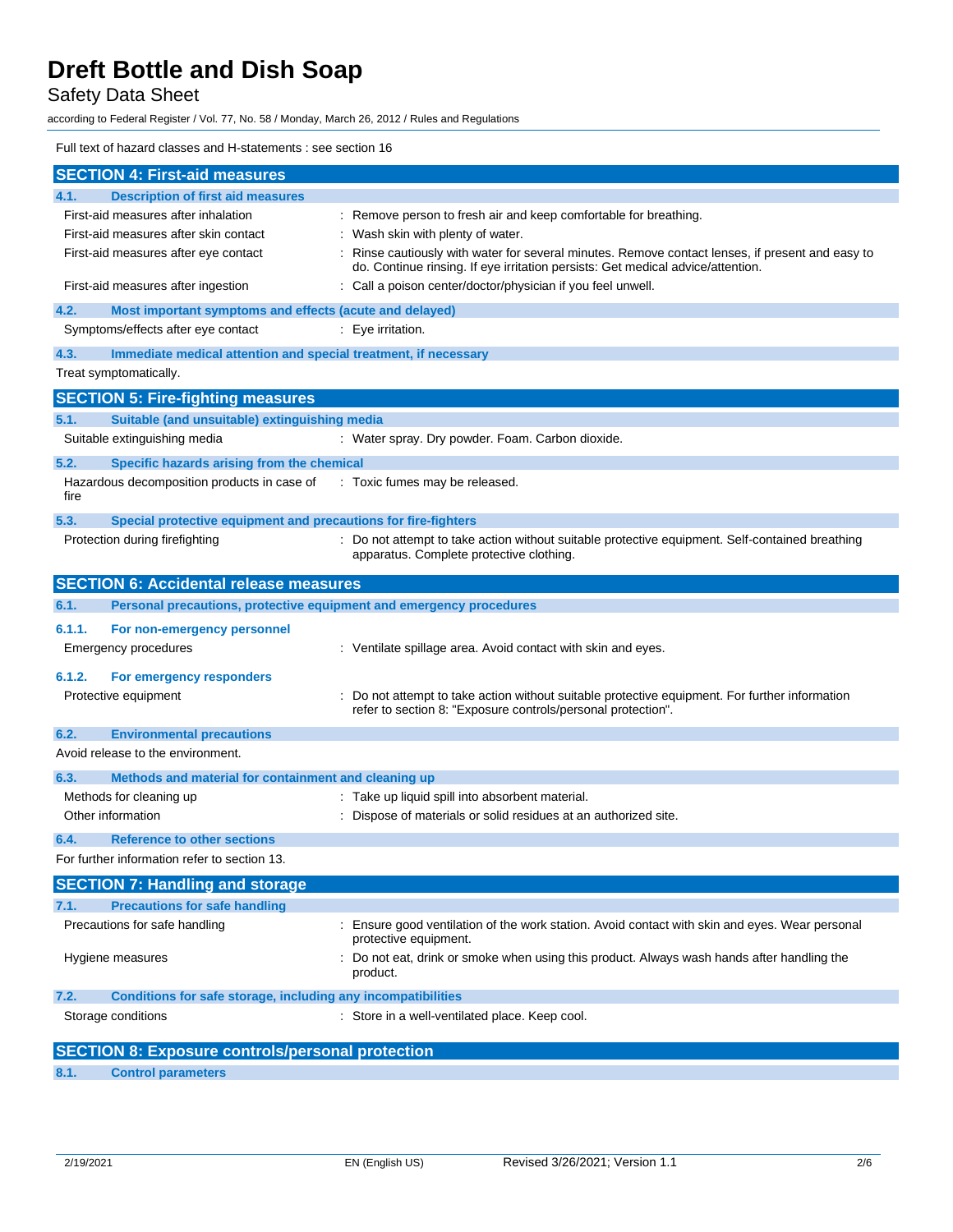# Safety Data Sheet

according to Federal Register / Vol. 77, No. 58 / Monday, March 26, 2012 / Rules and Regulations

| <b>Dreft Dish Soap</b>                 |  |
|----------------------------------------|--|
| No additional information available    |  |
|                                        |  |
|                                        |  |
| Benzisothiazol-3(2h)-one (2634-33-5)   |  |
| No additional information available    |  |
| Dodecyldimethylamine oxide (1643-20-5) |  |
| No additional information available    |  |

### **8.2. Appropriate engineering controls**

Appropriate engineering controls : Ensure good ventilation of the work station.

Environmental exposure controls : Avoid release to the environment.

#### **8.3. Individual protection measures/Personal protective equipment**

#### **Hand protection:**

Protective gloves

### **Eye protection:**

Safety glasses

#### **Skin and body protection:**

Wear suitable protective clothing

#### **Respiratory protection:**

In case of insufficient ventilation, wear suitable respiratory equipment

**Personal protective equipment symbol(s):**



| <b>SECTION 9: Physical and chemical properties</b>            |                     |  |  |
|---------------------------------------------------------------|---------------------|--|--|
| 9.1.<br>Information on basic physical and chemical properties |                     |  |  |
| Physical state                                                | : Liquid            |  |  |
| Color                                                         | : Colorless clear   |  |  |
| Odor                                                          | : No data available |  |  |
| Odor threshold                                                | : No data available |  |  |
| pH                                                            | $: 8 - 10$          |  |  |
| Melting point                                                 | : Not applicable    |  |  |
| Freezing point                                                | : No data available |  |  |
| Boiling point                                                 | : No data available |  |  |
| Flash point                                                   | : No data available |  |  |
| Relative evaporation rate (butyl acetate=1)                   | : No data available |  |  |
| Flammability (solid, gas)                                     | : Not applicable.   |  |  |
| Vapor pressure                                                | : No data available |  |  |
| Relative vapor density at 20 °C                               | : No data available |  |  |
| Relative density                                              | $\therefore$ 1      |  |  |
| Solubility                                                    | : No data available |  |  |
| Partition coefficient n-octanol/water (Log Pow)               | : No data available |  |  |
| Auto-ignition temperature                                     | : No data available |  |  |
| Decomposition temperature                                     | : No data available |  |  |
| Viscosity, kinematic                                          | : No data available |  |  |
|                                                               |                     |  |  |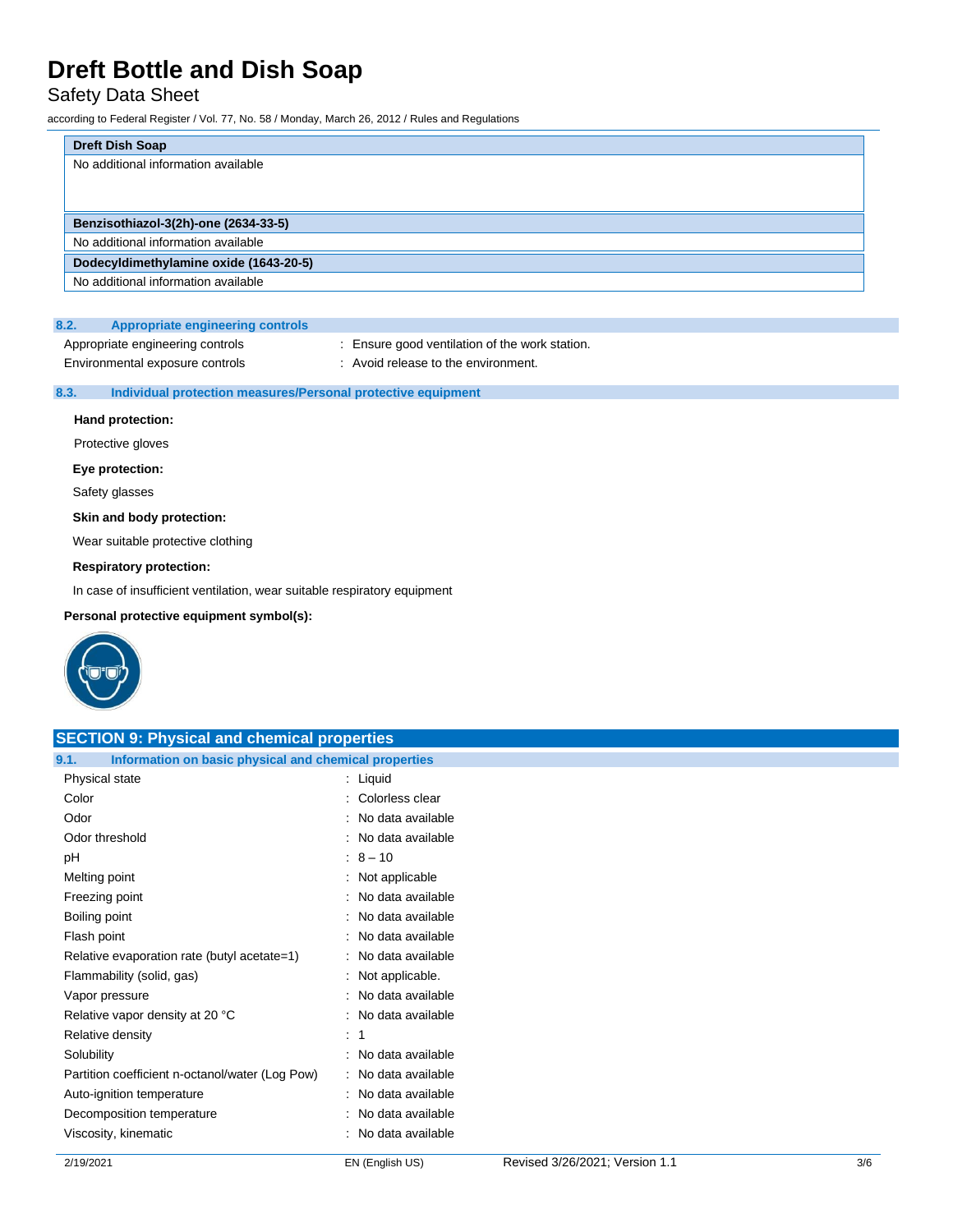# Safety Data Sheet

according to Federal Register / Vol. 77, No. 58 / Monday, March 26, 2012 / Rules and Regulations

| Viscosity, dynamic      | : No data available |
|-------------------------|---------------------|
| <b>Explosion limits</b> | : No data available |
| Explosive properties    | : No data available |
| Oxidizing properties    | : No data available |

#### **9.2. Other information**

No additional information available

| <b>SECTION 10: Stability and reactivity</b>                                                          |  |  |
|------------------------------------------------------------------------------------------------------|--|--|
| <b>Reactivity</b><br>10.1.                                                                           |  |  |
| The product is non-reactive under normal conditions of use, storage and transport.                   |  |  |
| <b>Chemical stability</b><br>10.2.                                                                   |  |  |
|                                                                                                      |  |  |
| Stable under normal conditions.                                                                      |  |  |
| <b>Possibility of hazardous reactions</b><br>10.3.                                                   |  |  |
| No dangerous reactions known under normal conditions of use.                                         |  |  |
| <b>Conditions to avoid</b><br>10.4.                                                                  |  |  |
| None under recommended storage and handling conditions (see section 7).                              |  |  |
| <b>Incompatible materials</b><br>10.5.                                                               |  |  |
| No additional information available                                                                  |  |  |
| <b>Hazardous decomposition products</b><br>10.6.                                                     |  |  |
| Under normal conditions of storage and use, hazardous decomposition products should not be produced. |  |  |

**SECTION 11: Toxicological information**

| SECTION 11: Toxicological information         |                                                                                                                                                                                                              |  |
|-----------------------------------------------|--------------------------------------------------------------------------------------------------------------------------------------------------------------------------------------------------------------|--|
| 11.1.<br>Information on toxicological effects |                                                                                                                                                                                                              |  |
| Acute toxicity (oral)                         | : Not classified                                                                                                                                                                                             |  |
| Acute toxicity (dermal)                       | : Not classified                                                                                                                                                                                             |  |
| Acute toxicity (inhalation)                   | : Not classified                                                                                                                                                                                             |  |
| Benzisothiazol-3(2h)-one (2634-33-5)          |                                                                                                                                                                                                              |  |
| LD50 oral rat                                 | 1020 mg/kg                                                                                                                                                                                                   |  |
| ATE US (oral)                                 | 1020 mg/kg body weight                                                                                                                                                                                       |  |
| Dodecyldimethylamine oxide (1643-20-5)        |                                                                                                                                                                                                              |  |
| LD50 dermal rat                               | > 2000 mg/kg body weight Animal: rat, Guideline: OECD Guideline 402 (Acute Dermal<br>Toxicity), Guideline: EU Method B.3 (Acute Toxicity (Dermal))                                                           |  |
| ATE US (oral)                                 | 500 mg/kg body weight                                                                                                                                                                                        |  |
| Skin corrosion/irritation                     | : Not classified                                                                                                                                                                                             |  |
|                                               | $pH: 8 - 10$                                                                                                                                                                                                 |  |
| Serious eye damage/irritation                 | : Causes serious eye irritation.                                                                                                                                                                             |  |
|                                               | $pH: 8 - 10$                                                                                                                                                                                                 |  |
| Respiratory or skin sensitization             | : Not classified.                                                                                                                                                                                            |  |
| Germ cell mutagenicity                        | : Not classified                                                                                                                                                                                             |  |
| Carcinogenicity                               | : Not classified                                                                                                                                                                                             |  |
| Reproductive toxicity                         | : Not classified                                                                                                                                                                                             |  |
| STOT-single exposure                          | : Not classified                                                                                                                                                                                             |  |
| STOT-repeated exposure                        | : Not classified.                                                                                                                                                                                            |  |
| Dodecyldimethylamine oxide (1643-20-5)        |                                                                                                                                                                                                              |  |
| NOAEL (oral, rat, 90 days)                    | 40 mg/kg body weight Animal: rat, Guideline: OECD Guideline 422 (Combined Repeated<br>Dose Toxicity Study with the Reproduction / Developmental Toxicity Screening Test),<br>Guideline: other:OPPTS 870.3650 |  |
| STOT-repeated exposure                        | May cause damage to organs through prolonged or repeated exposure.                                                                                                                                           |  |
|                                               |                                                                                                                                                                                                              |  |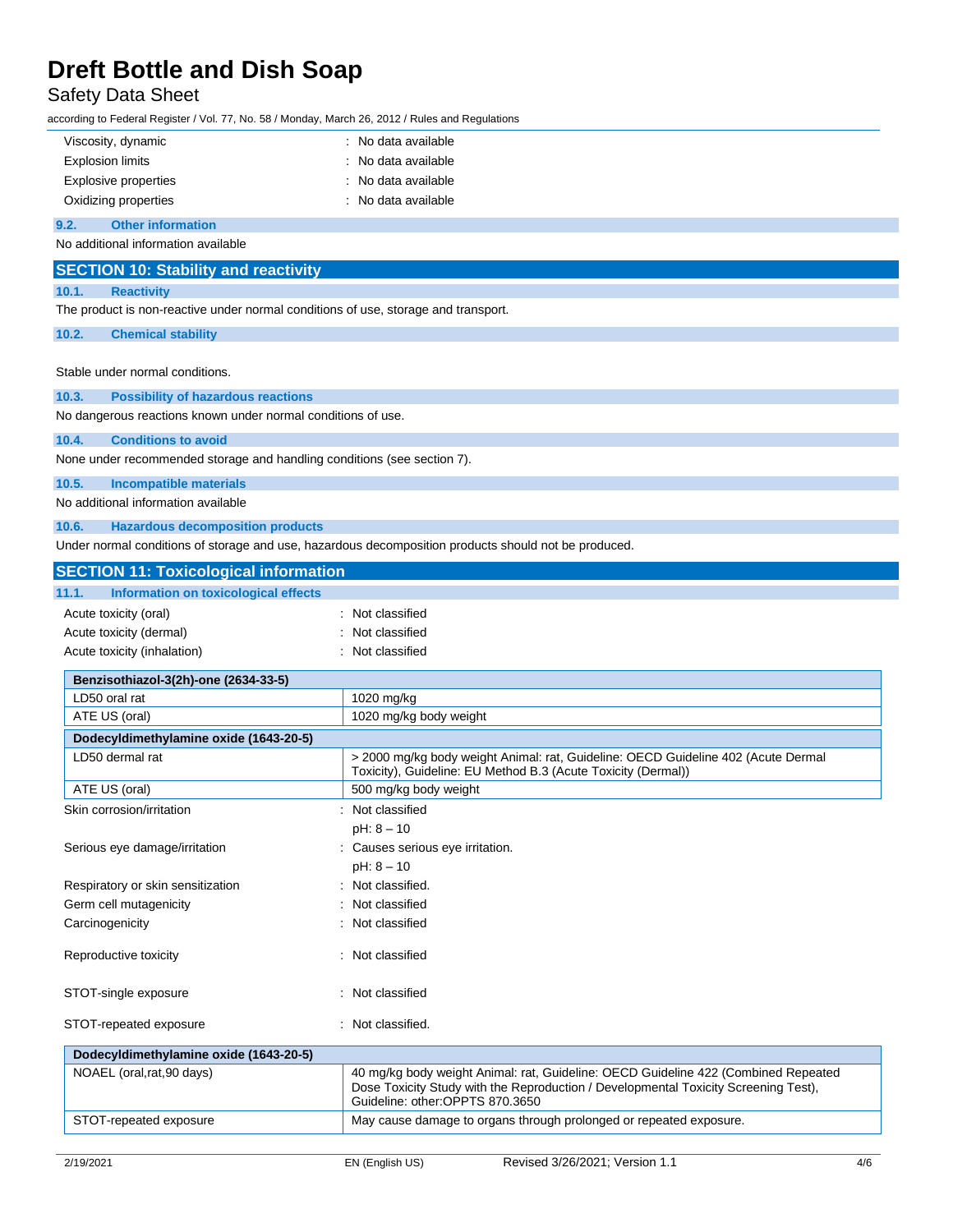# Safety Data Sheet

according to Federal Register / Vol. 77, No. 58 / Monday, March 26, 2012 / Rules and Regulations

| Aspiration hazard                  | : Not classified    |
|------------------------------------|---------------------|
| Viscosity, kinematic               | : No data available |
| Symptoms/effects after eye contact | Eye irritation.     |

| <b>SECTION 12: Ecological information</b> |                                                                                                                           |
|-------------------------------------------|---------------------------------------------------------------------------------------------------------------------------|
| 12.1.<br><b>Toxicity</b>                  |                                                                                                                           |
| Ecology - general                         | : The product is not considered harmful to aguatic organisms or to cause long-term adverse<br>effects in the environment. |

| Benzisothiazol-3(2h)-one (2634-33-5)   |                                                                                    |  |
|----------------------------------------|------------------------------------------------------------------------------------|--|
| LC50 fish 1                            | $10 \text{ mg/l}$                                                                  |  |
| Dodecyldimethylamine oxide (1643-20-5) |                                                                                    |  |
| $LC50$ fish 1                          | 134 mg/l Test organisms (species): Danio rerio (previous name: Brachydanio rerio)  |  |
| EC50 Daphnia 1                         | 3.9 mg/l Test organisms (species): Daphnia magna                                   |  |
| $LC50$ fish 2                          | 31.8 mg/l Test organisms (species): Danio rerio (previous name: Brachydanio rerio) |  |
| NOEC (chronic)                         | 0.7 mg/l Test organisms (species): Daphnia magna Duration: '21 d'                  |  |
| NOEC chronic fish                      | 0.42 mg/l Test organisms (species): Pimephales promelas Duration: '302 d'          |  |

#### **12.2. Persistence and degradability**

No additional information available

#### **12.3. Bioaccumulative potential**

| Benzisothiazol-3(2h)-one (2634-33-5)                        |      |
|-------------------------------------------------------------|------|
| <br>Pow<br>า coefficient n-octanol/water (Log_<br>Partition | 0.64 |

## **12.4. Mobility in soil**

No additional information available

### **12.5. Other adverse effects**

No additional information available

## **SECTION 13: Disposal considerations**

## **13.1. Disposal methods**

Waste treatment methods : Dispose of contents/container in accordance with licensed collector's sorting instructions.

### **SECTION 14: Transport information**

**Department of Transportation (DOT)**

In accordance with DOT

Not regulated

**Transportation of Dangerous Goods**

Not applicable

#### **Transport by sea**

Not applicable

#### **Air transport**

Not applicable